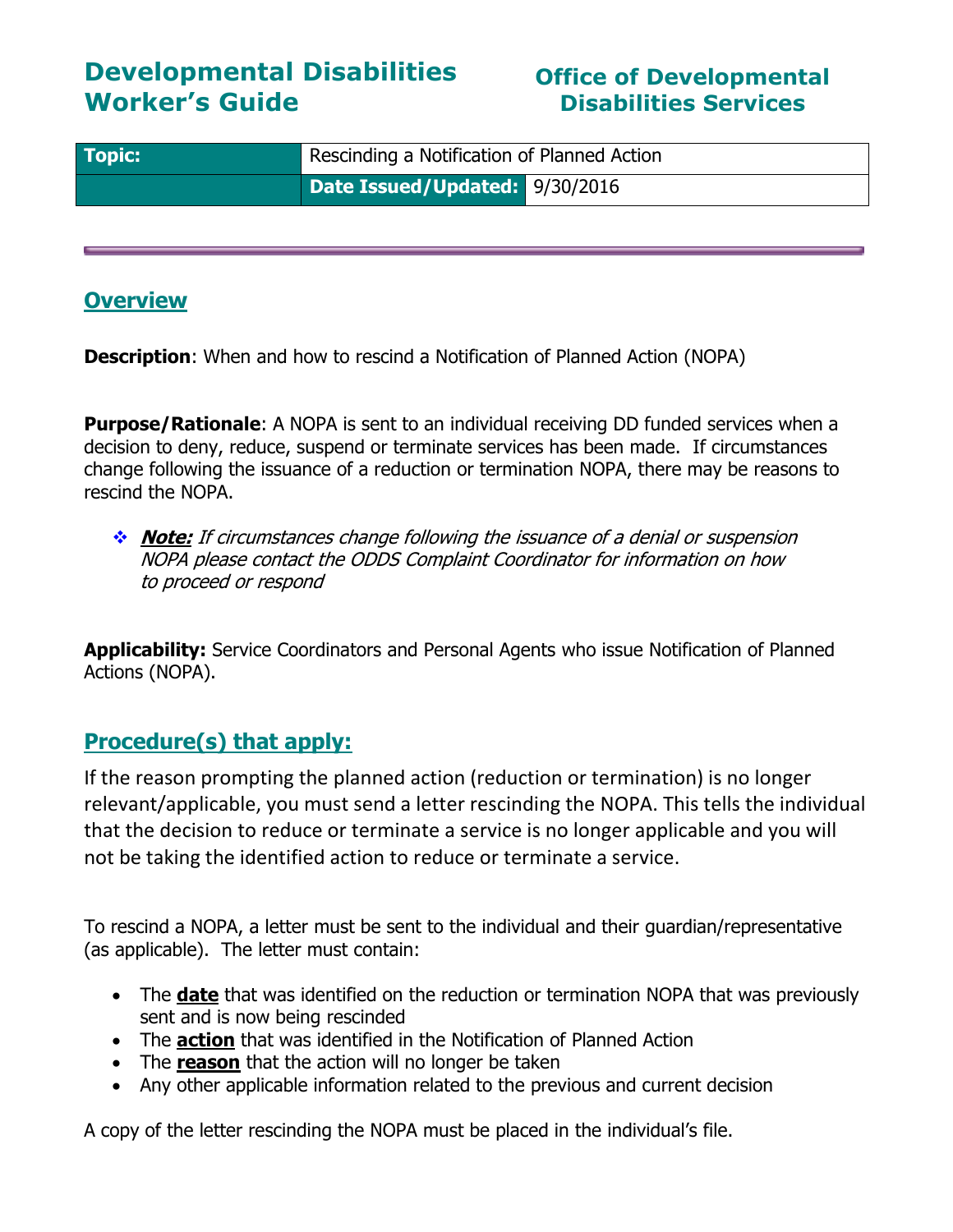## **Form(s) that apply:**

[Notification of Planned Action 0947](https://aix-xweb1p.state.or.us/es_xweb/DHSforms/Served/se0947.doc)

**Definition(s):**

Rescind: to no longer take action that was identified

**Reference(s):**

[NOPA Worker Guide](http://www.dhs.state.or.us/spd/tools/dd/cm/NOPA%20Worker%20Guide.pdf)

## **Frequently Asked Questions:**

### ● *Do I have to rescind a NOPA anytime something changes and the planned action won't occur?*

When an individual has been given a NOPA denying a service that is later approved you do not have to rescind the NOPA. Simply authorize this service within the ISP. Do not authorize a service in an ISP and also rescind a denial as this will likely cause confusion.

For reductions and terminations, if the reason prompting the planned action is no longer relevant/applicable, you must send a letter rescinding the NOPA.

Examples of this are:

- 1. A services coordinator (SC) received information from the local Medicaid office that an individual is going to lose Medicaid by the end of the month and has sent a NOPA advising the individual that their In Home Services are being terminated due to loss of Medicaid. A week later, the SC receives verification that the individual has completed the needed steps to keep their Medicaid and there is no longer a need to terminate In Home Services. The CDDP must send a letter rescinding the NOPA in this situation.
- 2. An individual requested DD services and the CDDP sent a denial. A week later, the individual's parent brings a copy of standardized tests that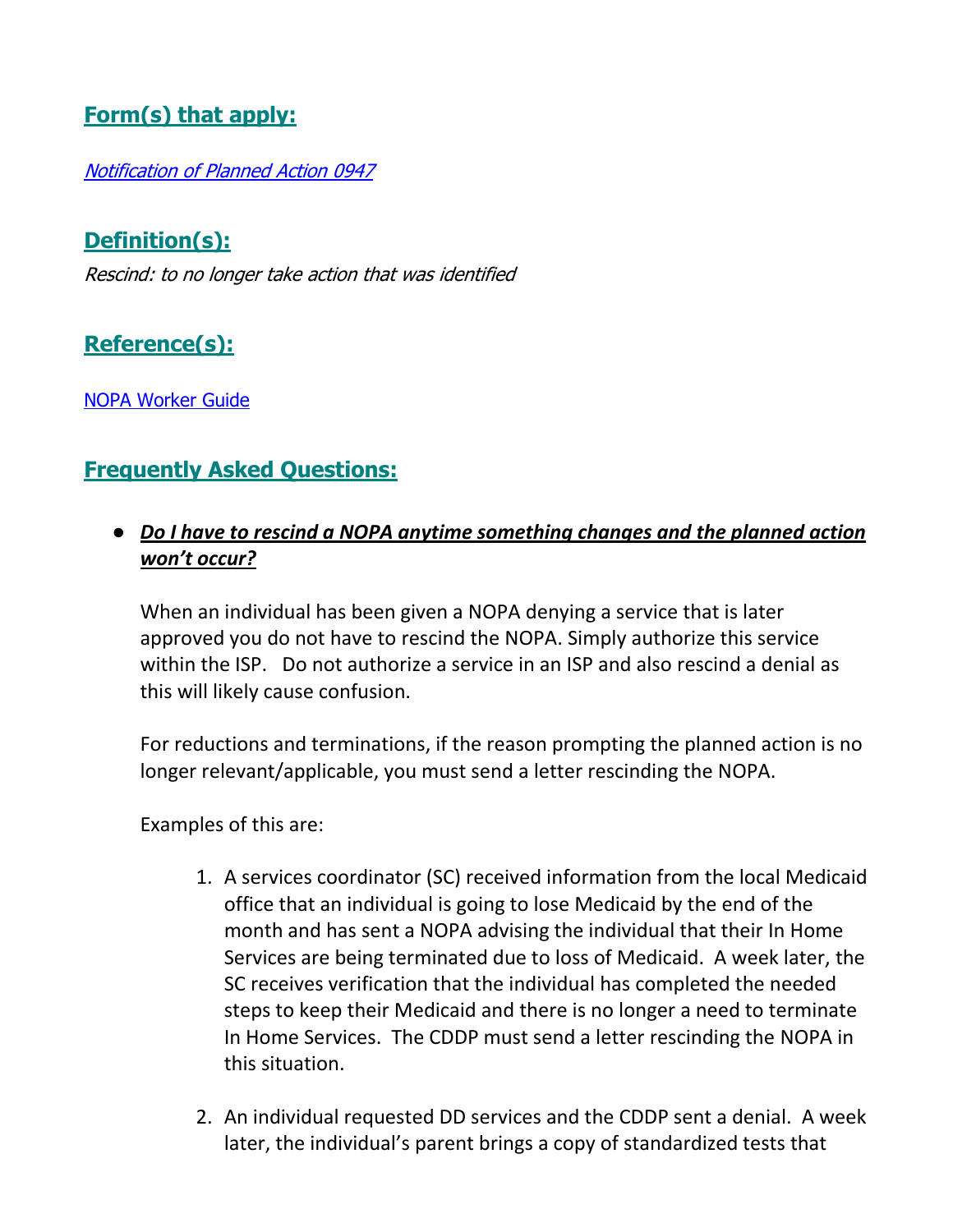were completed two months prior by the school psychologist. These results support eligibility. In this situation, the CDDP should send a Notice of Eligibility and NOT send a letter rescinding the NOPA.

#### ● *When is it appropriate to rescind a notice? And when is it not appropriate to rescind a notice?*

You must rescind a NOPA whenever you have sent a Notification of Planned Action and no longer plan to take the action. This should occur before the planned action or in the time immediately after the effective date of action identified on the NOPA.

*\*\*\*More information will be coming about responding to situations when a service is suspended and no longer needs to be suspended and rather needs to be 'activated' again\*\*\**

#### *Do I have to use a specific form to rescind a NOPA?*

No, there is not a specific form. To rescind a NOPA, write a letter that includes the information outlined above. Please note, a letter may only be sent electronically if the individual/guardian has requested contact to occur in this manner. Please remember that this letter contains Protected Health Information (PHI) and as such, must be sent in a secure fashion.

Here is a sample letter rescinding a NOPA:

#### Dear Mr. Doe,

On 06/01/2016, our office sent you a Notification of Planned Action. This Notification of Planned Action let you know that because you no longer had Medicaid, we would be terminating your attendant care supports. On June 15th, 2016, our office was notified that your Medicaid would not be ending. Because your Medicaid is no longer ending, we are rescinding the Notification of Planned Action and no longer plan to take the action identified in the Notification of Planned Action. You can continue to have attendant care supports.

If you have any questions about this information, please feel free to contact me. You can reach me at (503) XXX-XXXX.